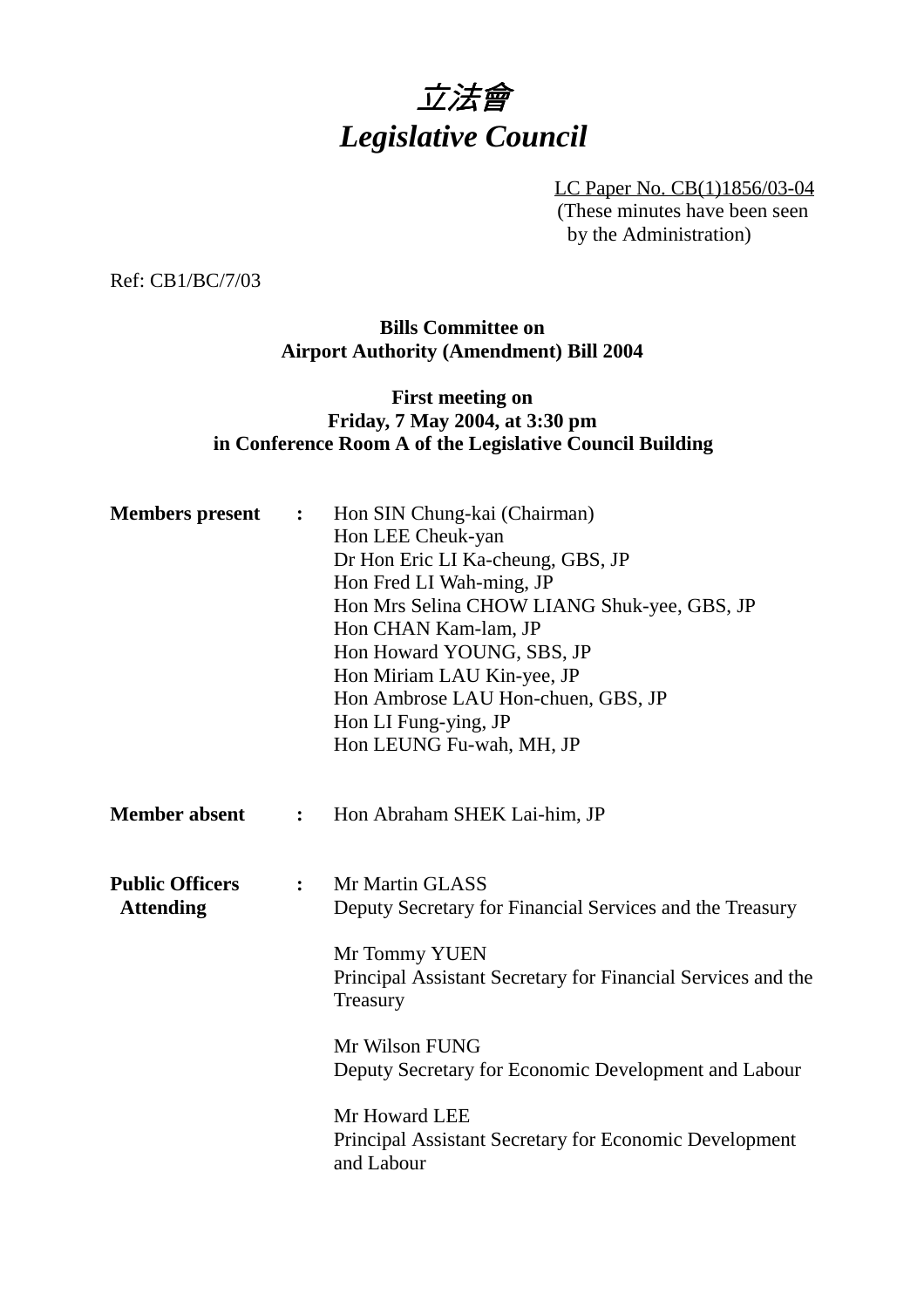|                                    |                      | Mr Jonothan ABBOTT<br>Senior Assistant Law Draftsman<br>Department of Justice<br>Mr Sunny CHAN<br><b>Senior Government Counsel</b><br>Department of Justice |
|------------------------------------|----------------------|-------------------------------------------------------------------------------------------------------------------------------------------------------------|
| <b>Attendance by</b><br>invitation | $\ddot{\phantom{a}}$ | <b>UBS</b> Investment Bank<br>Mr Raja PARTHASARATHY<br>Director                                                                                             |
|                                    |                      | Mr Elmahdi TAHRI<br><b>Global Transport Team</b>                                                                                                            |
|                                    |                      | Mr Glenn FOK<br>Managing Director, Investment Banking<br>— Hong Kong                                                                                        |
| <b>Clerk in attendance:</b>        |                      | Mr Andy LAU<br>Chief Council Secretary (1)2                                                                                                                 |
| <b>Staff in attendance</b>         | $\ddot{\cdot}$       | Ms Kitty CHENG<br><b>Assistant Legal Adviser 5</b>                                                                                                          |
|                                    |                      | Ms Connie SZETO<br>Senior Council Secretary (1)4                                                                                                            |

Action

# **I Election of Chairman**

Members noted that Mr James TIEN had resigned from the Bills Committee.

2. Mr LEE Cheuk-yan, the member who had the highest precedence among members of the Bills Committee presided over the election of Chairman of the Bills Committee.

3. Proposed by Mr Howard YOUNG and seconded by Mr Fred LI, Mr SIN Chung-kai was elected Chairman of the Bills Committee. Mr SIN then took over the chair.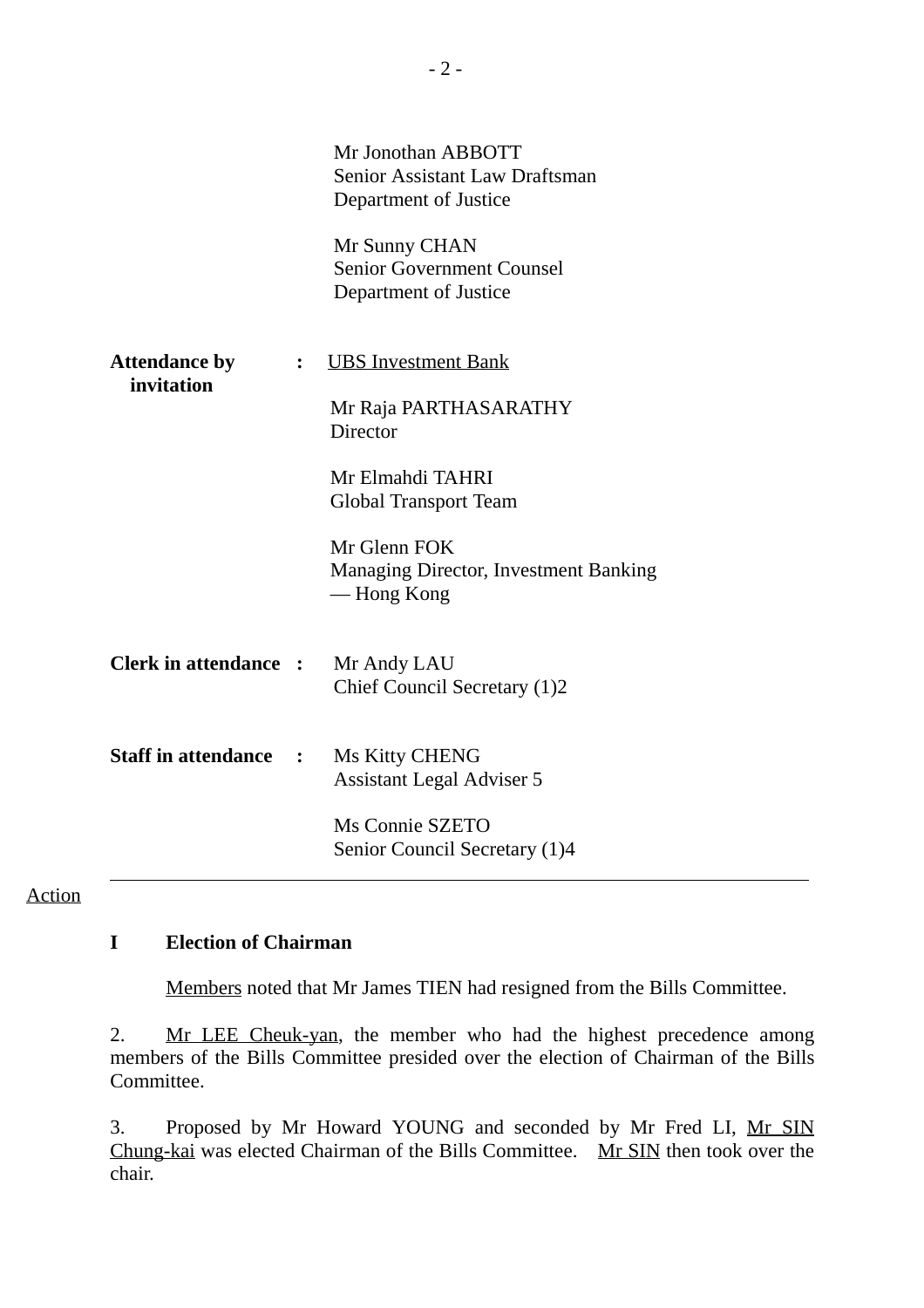| $\mathbf{I}\mathbf{I}$ | <b>Meeting with the Administration</b> |                                  |
|------------------------|----------------------------------------|----------------------------------|
|                        | (File ref: FIN CR4/2/951/00            | The Legislative Council Brief    |
|                        |                                        | issued by the<br>Financial       |
|                        |                                        | Services and the<br>Treasury     |
|                        |                                        | Bureau in March 2004             |
|                        | LC Paper No. LS61/03-04                | The Legal Service Division       |
|                        |                                        | Reports                          |
|                        | LC Paper No. $CB(1)1017/03-04(05)$     | Information<br>for the<br>paper  |
|                        |                                        | Services<br>Economic<br>Panel    |
|                        |                                        | meeting held on 23 February      |
|                        |                                        | 2004                             |
|                        | LC Paper No. $CB(1)1154/03-04(01)$     | Information paper<br>for the     |
|                        |                                        | Economic<br>Services<br>Panel    |
|                        |                                        | meeting held on 2 March 2004     |
|                        | LC Paper No. CB(1)1321/03-04           | Minutes of the Panel meeting     |
|                        |                                        | on 23 February 2004              |
|                        | LC Paper No. CB(1)1685/03-04           | Minutes of the Panel meeting     |
|                        |                                        | on 2 March 2004                  |
|                        | LC Paper No. CB(1)1693/03-04           | A background brief on the Bill   |
|                        | LC Paper No. CB(1)1694/03-04(01)       | Letter dated 27 April 2004       |
|                        |                                        | from Assistant Legal Adviser     |
|                        |                                        | to the Administration            |
|                        | LC Paper No. $CB(1)1694/03-04(02)$     | Administration's<br>reply<br>The |
|                        |                                        | dated $5$ May 2004 to<br>the     |
|                        |                                        | <b>Assistant Legal Adviser</b> ) |

4. The Bills Committee deliberated (index of proceedings attached at **Annex A**).

Invitation for public views

5. Members considered it not necessary to invite public views on the Bill.

Clause-by-clause examination of the Bill

6. Members went through the clauses and completed scrutiny of the Bill. The Administration also took members through the draft resolution paragraph by paragraph.

(*Post meeting note:* The marked-up copy of the Bill was tabled at the meeting and subsequently issued to members vide LC Paper No. CB(1)1761/03-04(01) on 10 May 2004.)

# **III Any other business**

7. Members supported the Bill and agreed to report to the House Committee on 21 May 2004, recommending the resumption of the Second Reading debate on the Bill at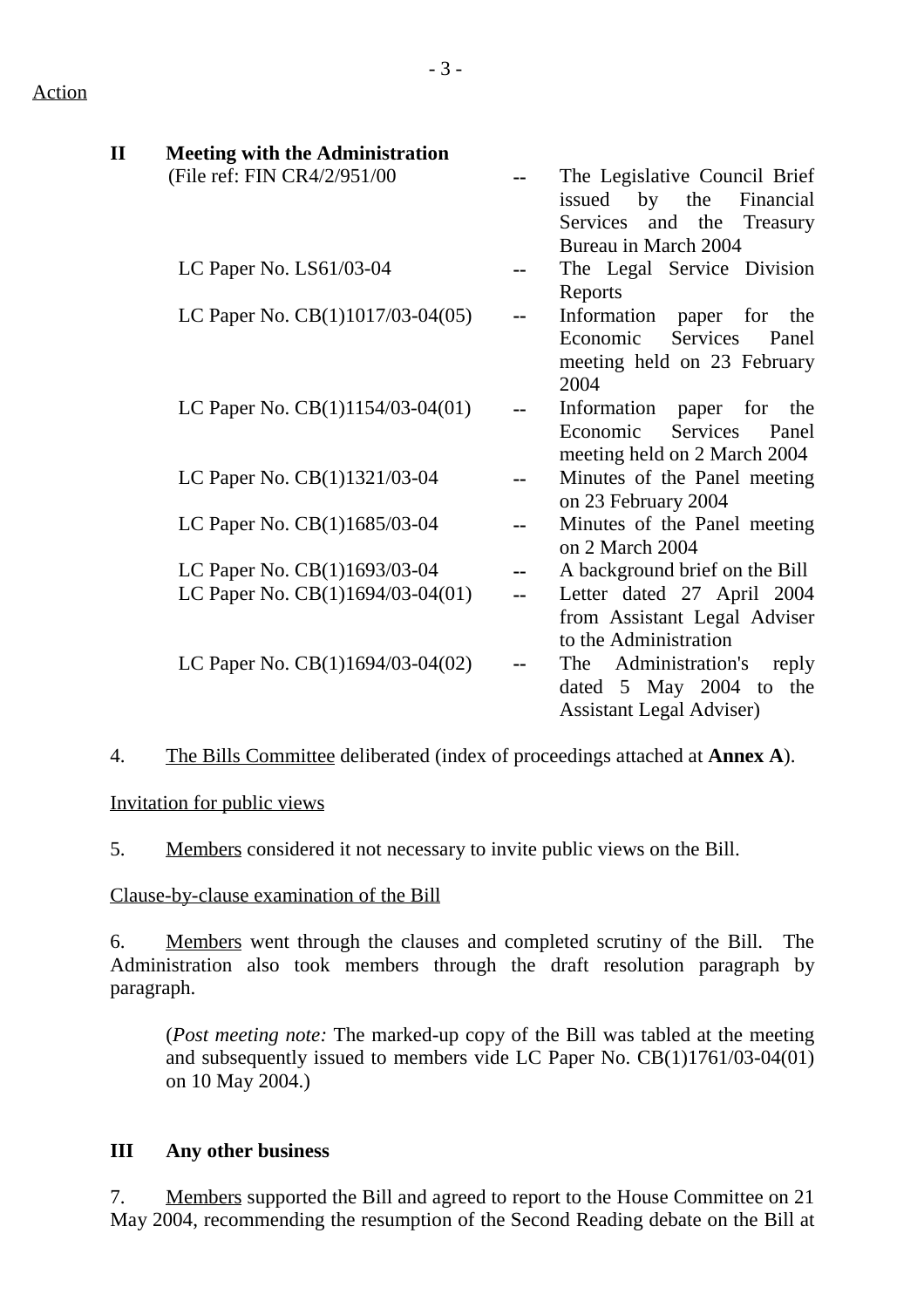### Action

the Council meeting on 9 June 2004. Members noted that the deadline for giving notice of Committee Stage amendments would be 31 May 2004.

8. There being no other business, the meeting ended at 4:00 pm.

Council Business Division 1 Legislative Council Secretariat 18 May 2004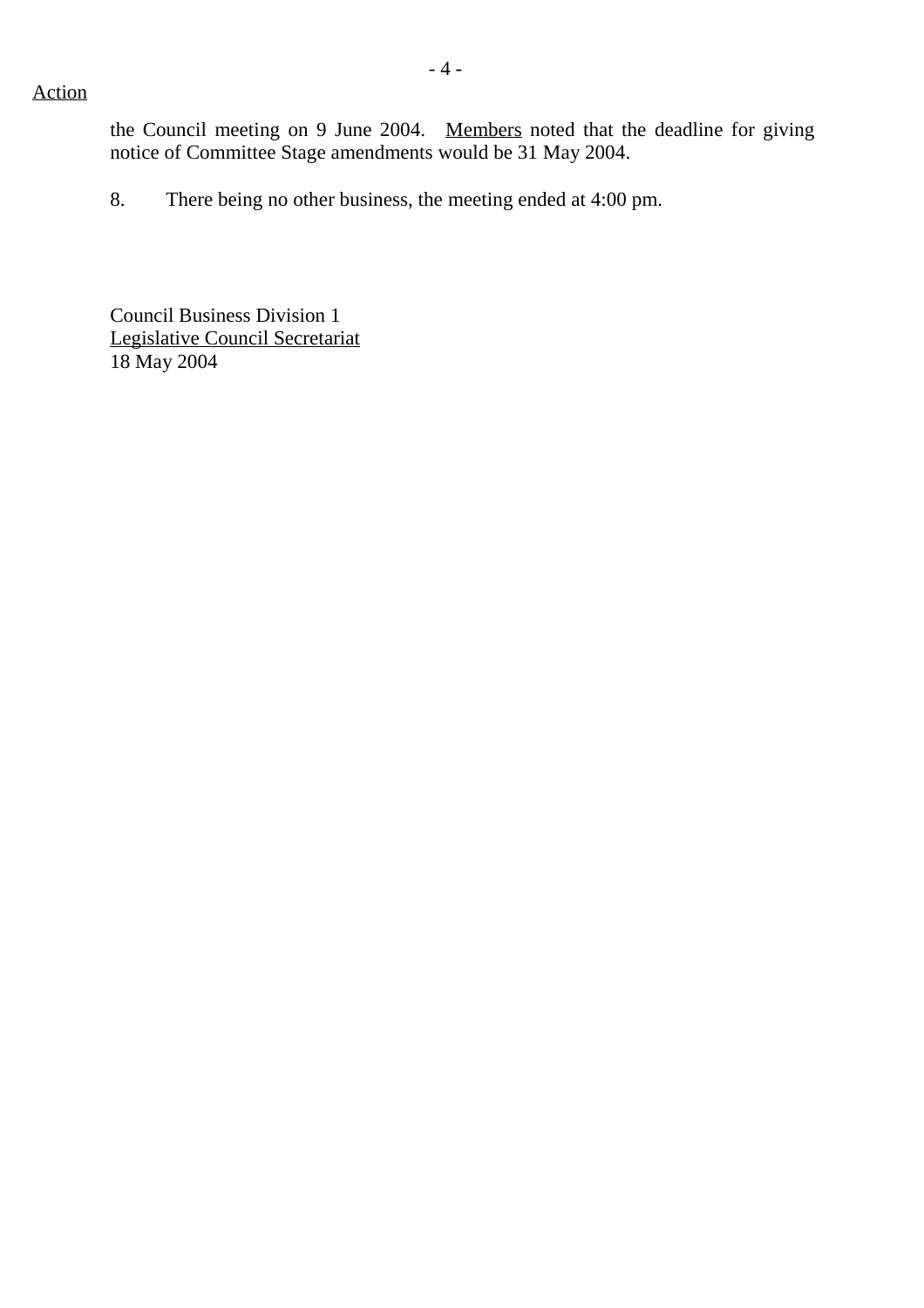#### **Proceedings of the first meeting of the Bills Committee on Airport Authority (Amendment) Bill 2004 Friday, 7 May 2004, at 3:30 pm in Conference Room A of the Legislative Council Building**

| <b>Time</b><br>marker                | <b>Speaker</b>                                   | Subject(s)                                                                                                                                                                                                                                                     | <b>Action</b> |  |  |  |  |
|--------------------------------------|--------------------------------------------------|----------------------------------------------------------------------------------------------------------------------------------------------------------------------------------------------------------------------------------------------------------------|---------------|--|--|--|--|
|                                      |                                                  |                                                                                                                                                                                                                                                                | required      |  |  |  |  |
| Agenda Item I - Election of Chairman |                                                  |                                                                                                                                                                                                                                                                |               |  |  |  |  |
| $000000 -$<br>000039                 | Mr LEE Cheuk yan                                 | <b>Election of Chairman</b>                                                                                                                                                                                                                                    |               |  |  |  |  |
|                                      | Agenda Item II - Meeting with the Administration |                                                                                                                                                                                                                                                                |               |  |  |  |  |
| $000040 -$<br>000135                 | Chairman                                         | Opening remarks                                                                                                                                                                                                                                                |               |  |  |  |  |
| $000136 -$<br>000515                 | Administration                                   | Briefing on the Bill<br>(File ref: FIN CR4/2/951/00)                                                                                                                                                                                                           |               |  |  |  |  |
|                                      |                                                  | The Bill's objects were to provide for a<br>mechanism for the reduction of Airport<br>Authority (AA)'s capital and the return of<br>AA's equity capital to Government                                                                                          |               |  |  |  |  |
|                                      |                                                  | The Administration's intention to move a<br>resolution in the Council for implementing<br>the restructuring of capital and the return of<br>\$6 billion equity capital to Government after<br>passage of the Bill                                              |               |  |  |  |  |
| $000516 -$<br>000840                 | Mr CHAN Kam-lam<br>Administration                | The Administration's confirmation that the<br>return of the equity capital would not affect<br>AA's ability to pay dividends to Government<br>The capital restructuring proposal would                                                                         |               |  |  |  |  |
|                                      |                                                  | bring about a one-off capital revenue to<br>Government                                                                                                                                                                                                         |               |  |  |  |  |
| $000841 -$<br>001059                 | Ms LI Fung-ying<br>Administration                | Appropriateness of pitching the debt to equity<br>ratio of AA at 1:2 instead of the current of<br>1:4                                                                                                                                                          |               |  |  |  |  |
|                                      |                                                  | The Administration's advice that a 1:2 debt to<br>equity ratio was in line with that adopted by<br>most commercial enterprises. It could help<br>improve the capital structure of AA whilst<br>keeping AA's interest or finance charges at<br>acceptable level |               |  |  |  |  |
|                                      |                                                  | The Administration's emphasis that the<br>capital restructuring proposal would enhance<br>the valuation of AA and prepare for its<br>privatization in future but the proposal would<br>preempt<br>the<br>arrangements<br>not<br>for<br>privatization           |               |  |  |  |  |